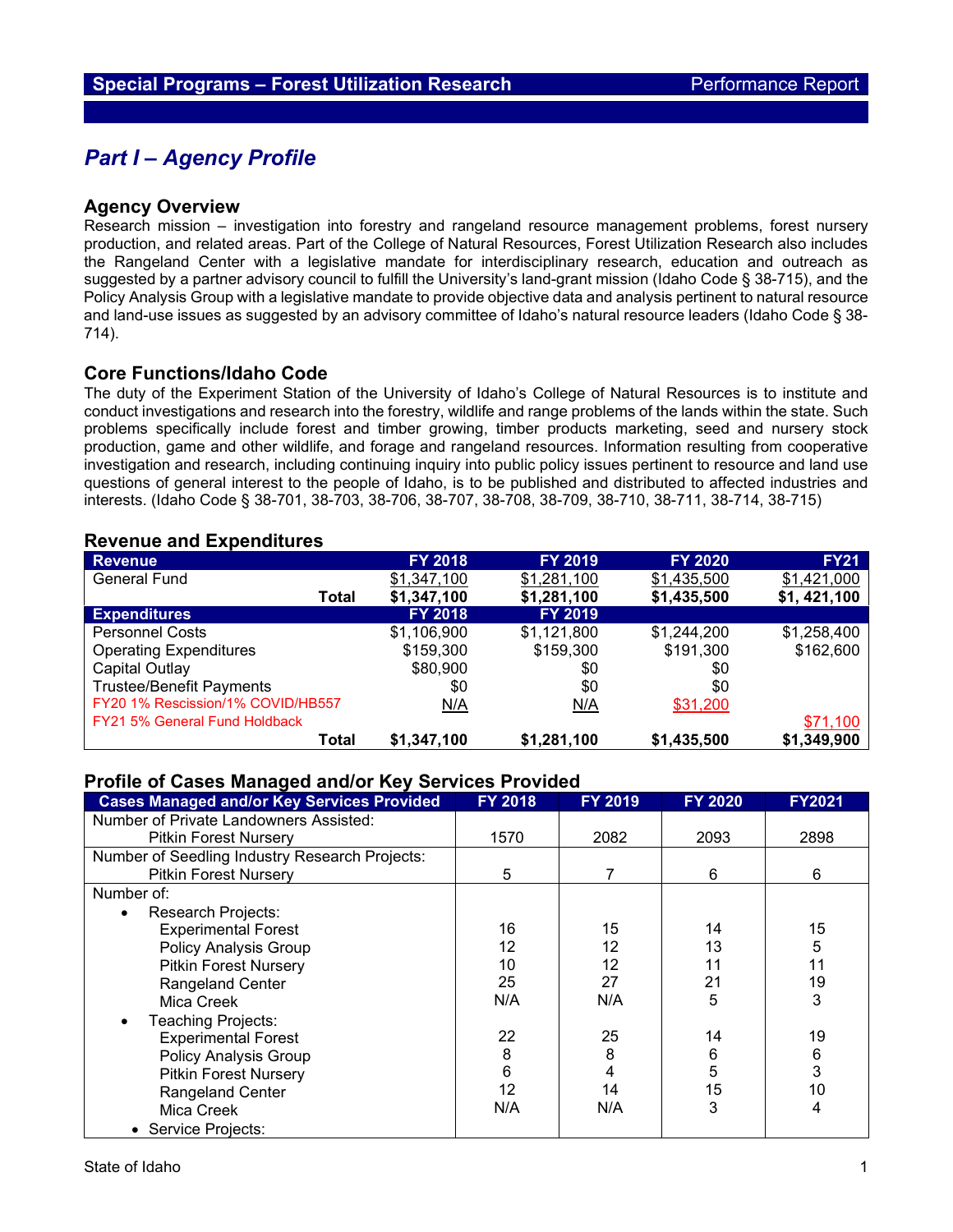| <b>Cases Managed and/or Key Services Provided</b> | <b>FY 2018</b> | <b>FY 2019</b> | <b>FY 2020</b> | <b>FY2021</b> |
|---------------------------------------------------|----------------|----------------|----------------|---------------|
| <b>Experimental Forest</b>                        | 12             | 12             | 13             | 14            |
| <b>Policy Analysis Group</b>                      | 11             | 11             |                | 3             |
| <b>Pitkin Forest Nursery</b>                      | 10             | 10             | 9              | 9             |
| <b>Rangeland Center</b>                           | 16             |                | 12             | 9             |
| Mica Creek                                        | N/A            | N/A            |                |               |

## **FY 2020 Performance Highlights**

#### **Policy Analysis Group** (PAG)

FY21 with its COVID-19 restrictions presented the Policy Analysis Group (PAG) with both challenges and opportunities to completing its mission of providing timely, scientific and objective data and analysis pertinent to resource and land use questions of general interest to the people of Idaho. The primary challenge was that PAG had thrived on in-person meetings with stakeholders and we were forced to reevaluate the way in which we developed and cultivated those relationships. Secondary was the inability to fill open positions including the position of Director and Research Scientist. Neither position was successfully filled in FY21 and is evidence in the reduction of research activity. The opportunity was that online methods allowed more availability of viewing our presentations both across the rural areas of the state as well as better interactions across state lines, the country, and globally. One example would be the opportunity for PAG to present alongside researchers from multiple universities, agencies, and a representative of the U.S. Department of State regarding forestry's role in natural climate solutions to climate change. The event was viewed by over 300 participants representing more than 13 countries. On the opposite end of the spectrum is the 29th annual Family Foresters Workshop where the event participation doubled from past years with most participants coming from the Inland Northwest. In FY 2021 we hope to get back to our in-person meetings and historical staffing levels while using a virtual option to maintain that extended reach. In total PAG researchers provided seventeen structured presentations to a wide array of stakeholders reaching well over 1,200 attendees. These presentations are a function of our strong research program with PAG also completing an Idaho Experiment Station Bulletin, Report, and an Issue Brief in addition to three peer reviewed journal articles. We also leveraged our legislative support through extramural funding of over \$100,000 which allows us to support a range of undergraduate, graduate, and post-graduate research opportunities.

#### **Pitkin Forest Nursery (Nursery)**

In FY21, the Pitkin Nursery proved its resiliency by rapidly adapting to the COVID-19 pandemic to continue our mission of research, outreach, and education focused on reforestation and ecosystem restoration, as well as producing high-quality nursery stock for Idahoans. Demand for seedlings and information was at an all time high, where the Nursery provided information to 2,898 stakeholders through phone calls and emails to help achieve planting success, while selling 358,821 seedlings to 1,478 customers. Nursery personnel continued our legacy of public engagement through various events, including meeting with citizens at the Boise Capital City Public Market and the Moscow Farmers Market, and sharing research findings with land managers and private and agency nursery staff. The Nursery pursued 12 new and ongoing projects with various partners including the USDA Forest Service, PotlatchDeltic Corp., Hancock Forest Management, The Nature Conservancy, and Idaho State Department of Agriculture, Nursery and Florist Advisory Committee. New funding for research projects was \$229,770 and the combined funding for new and ongoing research was over \$1.6 million. Seedlings at the Nursery were grown by 25 UI students throughout the year, where they learned the principles of irrigation, pest identification and control, and business aspects of nursery operation. The Nursery is looking towards the future and continuing our tradition as the pre-eminent nursery program in the country due to funding allocated by the Idaho Legislature through Governor Little's Building Idaho's Future Initiative and the UI Experimental Forest to build two new state-of-the-art greenhouses. The new greenhouses will increase capacity for research, integration into college courses, professional training, and production of high-quality nursery stock.

#### **University of Idaho Experimental Forest** (UIEF)

In FY21, the University of Idaho Experimental Forest (UIEF) pursued a variety of innovative new projects that typify our role as the Idaho's Land Grant University research, demonstration and teaching forest. Over \$7 million in new proposals were submitted, and over 30 students gained forestry experience working on the UIEF. An example of advancing cutting-edge forestry research and demonstration was the UIEF partnering with Idaho Dept. of Lands,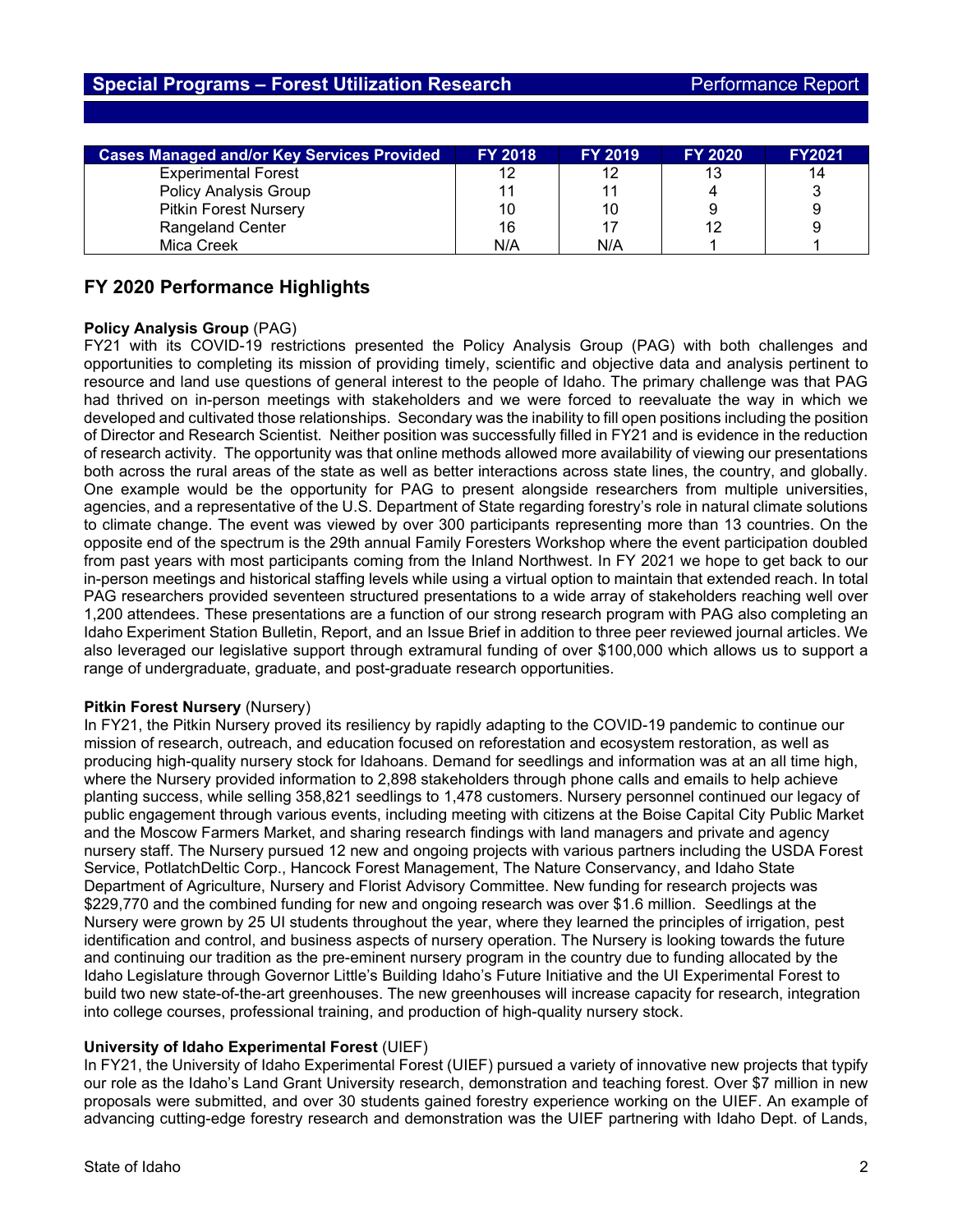Northwest Management, Inc., and the Intermountain Forestry Cooperative to establish itself as the first Experimental Forest nationally to have a fully digitized, individual-tree stem map of all trees on our main, 8,300-acre timberlands on Moscow Mountain to support cutting-edge, technologically advanced forest management and research. This work has been presented at numerous venues and to hundreds of managers, including the Idaho Forest Owners Association annual Forest Owners Field Day on the UIEF (75+) and Forester's Forum (250+). For the first time ever, the UIEF hosted a semester-long research seminar series in Fall 2020 with 14 weekly presentations highlighting the range of current, published forestry research on the UIEF for over 25 registered students and numerous additional participants. In 2020 the UIEF established two committees to better engage our stakeholders: a Stakeholder Advisory Committee and a Non-Motorized Recreation Committee. These groups are proving extremely helpful for engaging the public in our management, as well as our research direction and forestry-oriented recreational outreach and education activities. We further worked with IDL on a \$300,000 Western Fire Managers Grant to reduce fuels and protect FUR research investments. Our social media influence increased broadly in 2020 to over 600 followers, with posts typically receiving over 100 likes. One recent forestry post was among the most popular on the main UI Instagram account, with over 1,450. In 2020-2021 the Experimental Forest mechanized the Student Logging Crew, now in its 49th year, acquiring a new log processor and skidder for educational and workforce training. All UI forestry students will now operate this heavy equipment on the UIEF as part of their education, developing applied, hands-on knowledge and skills for operational forestry that no other 4-year forestry program in the United States offers. After many years of planning, the UIEF is restructuring our staffing in 2021 with two new positions: a Senior Research Associate to conduct applied, hands-on research of interest to our forestry stakeholder groups, and a Forest Operations Training Supervisor to work closely with the Student Logging Crew and implement research and demonstration treatments. We completed over 2 miles of new forestry education hiking trails this year, with several new parking areas to better serve the public. We implemented over 300-acres of demonstration treatments that highlight active forest management, fuels reduction, and good stewardship.

#### **Rangeland Center** (Center)

The UI Rangeland Center continued to pursue its mission to use science to find long-term solutions for managing rangelands in FY21. Faculty associated with the Center published 14 peer-reviewed journal articles on a wide range of social, economic, and ecologic issues facing Idaho's rangelands. One such article showed land managers that contamination of water was more likely caused by recreationalists and wildlife than livestock and pointed to practical solutions to address the issue. Efforts to share the knowledge gained with the livestock industry, land managers, and other scientists continued with the Idaho Rangeland Fall Forum drawing 128 people in an online event and the Idaho Range Livestock Symposium bringing in 138 individuals. Center staff played a large role in putting together the annual Society for Range Management International Meeting, which had an attendance of 1,490 for the fourday event. Leveraging external funding from granting agencies continued to be a strength for the Center, with over \$2,129,000 in funds received in FY21. These funds went to support research projects including research on effects of grazing on sage-grouse. The rangeland center also sought funding to support students, including two undergraduate students working at the University's Rinker Rock Creek Ranch.

#### **Mica Creek Experimental Watershed (MCEW)**

In FY21, the MCEW continued to build on long-term research designed to assess the effects of Idaho forest Best Management Practices on water quantity, quality, streamflow regime, aquatic macroinvertebrates, and fish populations. A highlight of the current research was the synthesis of long-term fish monitoring data across the watershed. Project personnel are currently preparing two manuscripts on the fish community response to contemporary forest management practices. Preliminary results suggest that water temperatures never exceeded thresholds stressful to cold-water species and fish populations were not adversely impacted by timber harvest operations. MCEW personnel are also continuing to collect fish population information during ongoing harvest activity in the watershed. The MCEW also continues to serve as a long-term research site for a stream metabolism study by the National Council for Air and Stream Improvement (NCASI). The goal of this study is to provide predictive information that is transferrable across multiple watersheds from the regional to national scale. Project personnel facilitated the publication of an important peer-refereed paper on the effects of contemporary forest practices on nutrient and phosphorus dynamics in a commercially managed forest watershed (Deval et al., 2021). A second peer-refereed paper on the effects of timber harvest on water yield and runoff (Zhao et al., 2021) was published using data from BCEW, and project personnel assisted in the management of media communications resulting from the project.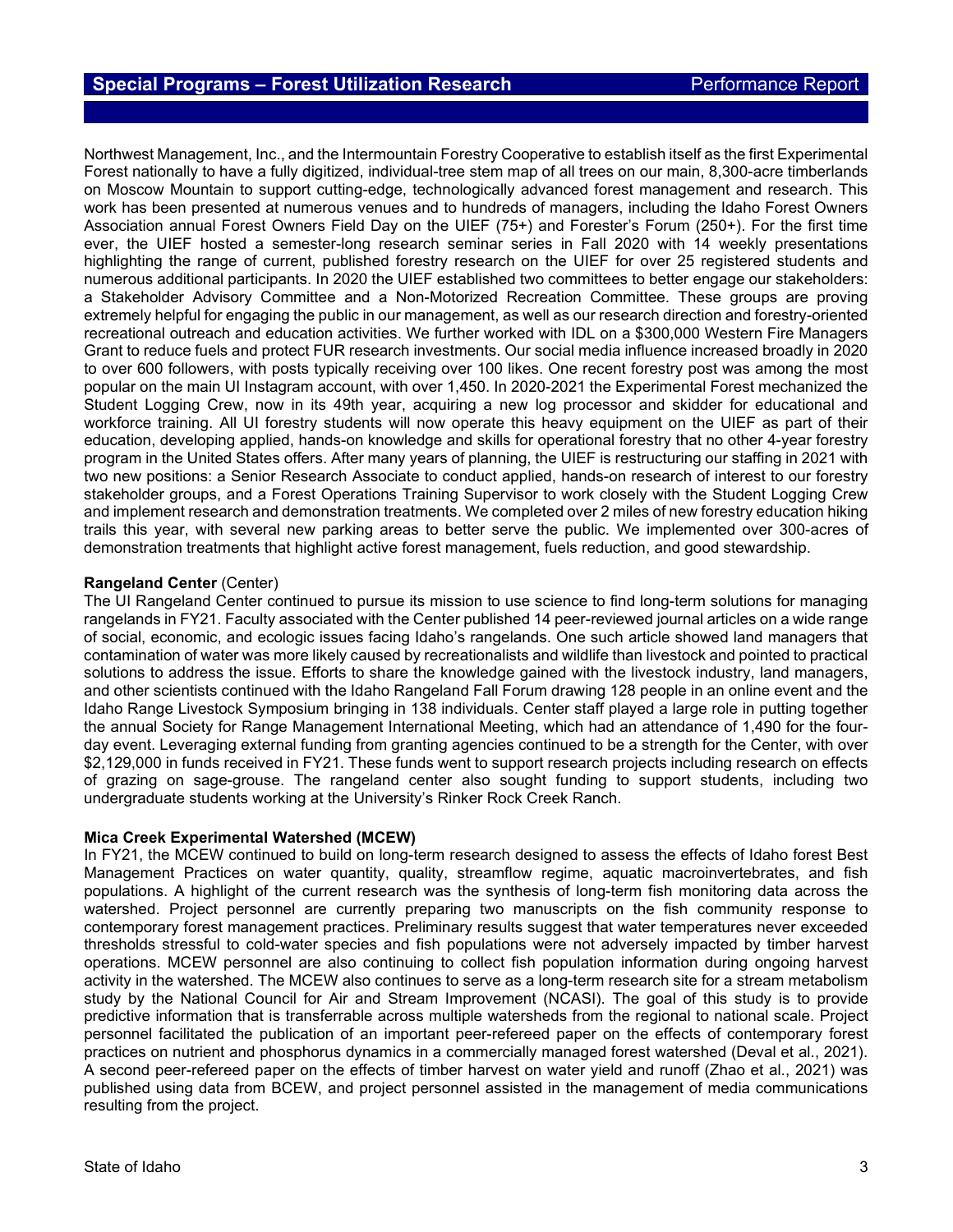# *Part II – Performance Measures*

|    | <b>Performance Measure</b>                                                                                                                                                                                                                                                                                                                                                                                                                                               |        |                            |                            | FY 2018 FY 2019 FY 2020 FY 2021 FY 2022 |                            |                            |
|----|--------------------------------------------------------------------------------------------------------------------------------------------------------------------------------------------------------------------------------------------------------------------------------------------------------------------------------------------------------------------------------------------------------------------------------------------------------------------------|--------|----------------------------|----------------------------|-----------------------------------------|----------------------------|----------------------------|
|    | Goal 1<br>Achieve excellence in scholarship and creative activity through an institutional culture that values and promotes                                                                                                                                                                                                                                                                                                                                              |        |                            |                            |                                         |                            |                            |
|    | strong academic areas and interdisciplinary collaboration among them.                                                                                                                                                                                                                                                                                                                                                                                                    |        |                            |                            |                                         |                            |                            |
| 1. | Objective A, Measure I:                                                                                                                                                                                                                                                                                                                                                                                                                                                  | actual | 50                         | 64                         | 54                                      | 62                         |                            |
|    | Number of CNR faculty, staff, students and<br>constituency groups involved in FUR-related<br>scholarship or capacity building activities.                                                                                                                                                                                                                                                                                                                                | target | 49                         | 51                         | 52                                      | 52                         | 54                         |
| 2. | Objective A, Measure II:                                                                                                                                                                                                                                                                                                                                                                                                                                                 | actual | 28                         | 43                         | 41                                      | 38                         |                            |
|    | Number and diversity of courses that use full or<br>partially FUR funded projects, facilities or<br>equipment to educate, undergraduate,<br>graduate and professional students.                                                                                                                                                                                                                                                                                          | target | 24                         | 25                         | 26                                      | 26                         | 28                         |
| 3. | Objective B, Measure I:                                                                                                                                                                                                                                                                                                                                                                                                                                                  | actual | 36                         | 37                         | 35                                      | 23                         |                            |
|    | An accounting of products (e.g., research<br>reports, economic analysis, BMPs) and<br>services (e.g., protocols for new species<br>shared with stakeholders, policy education<br>programs and materials provided, accessible<br>data bases or market models).                                                                                                                                                                                                            | target | 32                         | 33                         | 34                                      | 34                         | 34                         |
| 4. | Objective B, Measure II:                                                                                                                                                                                                                                                                                                                                                                                                                                                 | actual | 16                         | 24                         | 40                                      | 32                         |                            |
|    | An accounting of projects recognized and<br>given credibility by external reviewers through<br>licensing, patenting, publishing in refereed<br>journals, etc.                                                                                                                                                                                                                                                                                                            | target | 14<br>refereed<br>articles | 15<br>refereed<br>articles | 16<br>refereed<br>articles              | 16<br>refereed<br>articles | 16<br>refereed<br>articles |
|    | Goal 2<br>Engage with the public, private and non-profit sectors through mutually beneficial partnerships that enhance<br>teaching, learning, discovery, and creativity.                                                                                                                                                                                                                                                                                                 |        |                            |                            |                                         |                            |                            |
| 5. | Objective A, Measure I:                                                                                                                                                                                                                                                                                                                                                                                                                                                  | actual | 1,835                      | 2.839                      | 2,842                                   | 3,150                      |                            |
|    | Document cases: Communities served and<br>resulting documentable impact; governmental<br>agencies served and resulting documentable<br>impact; non-governmental agencies and<br>resulting documentable impact; private<br>businesses and resulting documentable<br>impact; and private landowners and resulting<br>documentable impact. Meeting target numbers<br>for audiences identified below and identifying<br>mechanisms to measure economic and social<br>impacts | target | 1,250                      | 1,750                      | 1,850                                   | 1,850                      | 1,850                      |
|    | Goal 3<br>Efficient financial management of FUR state appropriated dollars supporting Goals 1 and 2 and leveraging<br>resources to secure external funding.                                                                                                                                                                                                                                                                                                              |        |                            |                            |                                         |                            |                            |
| 6. | Objective A, Measure I: New funding sources                                                                                                                                                                                                                                                                                                                                                                                                                              | actual | 17                         | 14                         | 22                                      | 18                         |                            |
|    | from external granting agencies, private and<br>public partnerships and other funding groups.                                                                                                                                                                                                                                                                                                                                                                            | target | 14                         | 15                         | 16                                      | 16                         | 17                         |
|    |                                                                                                                                                                                                                                                                                                                                                                                                                                                                          |        |                            |                            |                                         |                            |                            |

## **Performance Measure Explanatory Notes**

Performance Measure #1 – Seeking 20% growth by FY2023 based on increased staff resources in 2016 that allows more faculty, staff, students and constituency groups to be involved in FURrelated scholarship activities.